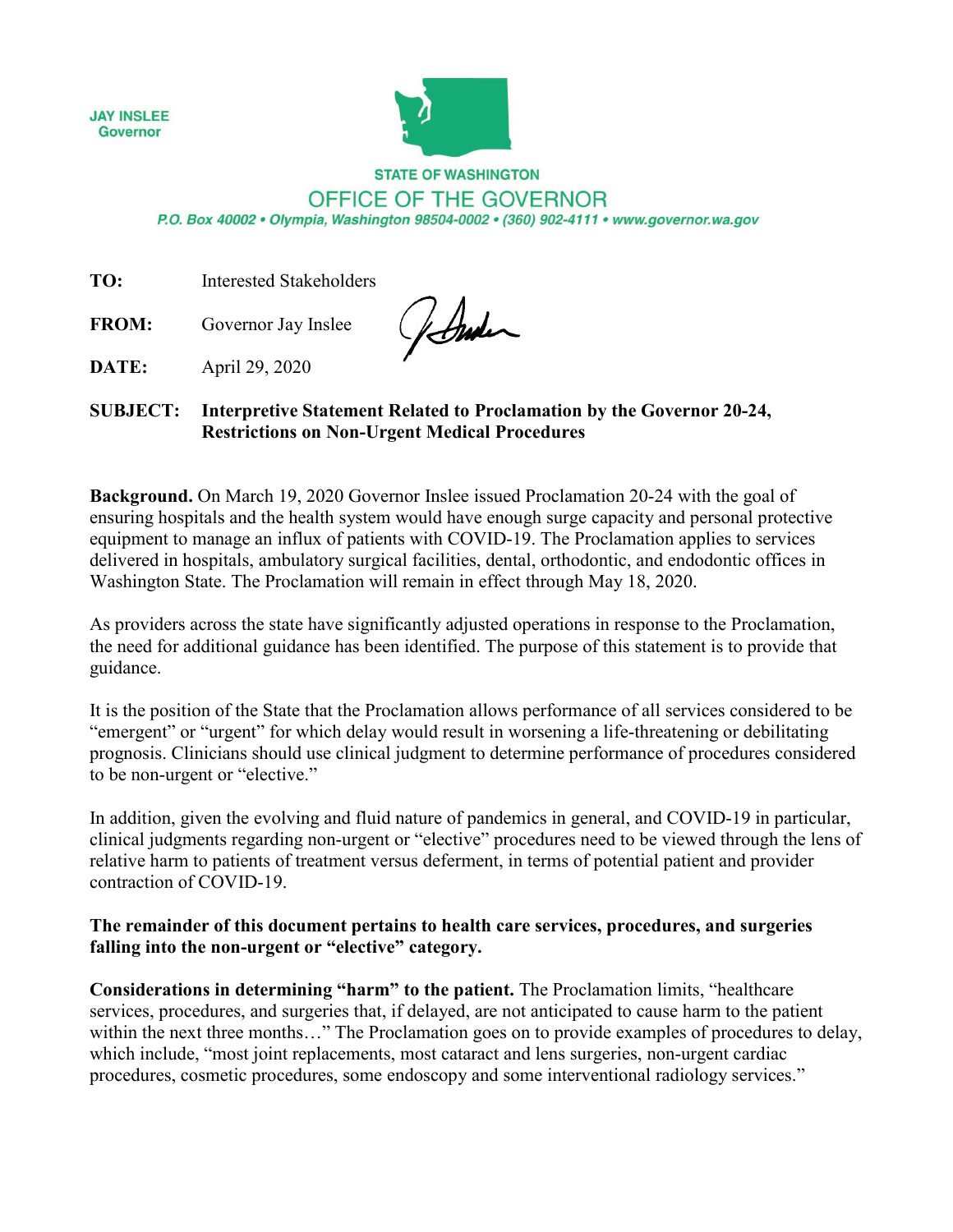Interpretive Statement Related to Proclamation 20-24 April 29, 2020 Page 2

The Proclamation does not provide a definition of "harm." To clarify, the Governor leaves assessment of harm up to the individual clinician. In order to assess harm, clinicians should consider if a patient's illness or injury is: causing significant pain, significant dysfunction in their daily life or work, or is either progressing, or at risk to progress. Additionally, clinicians should assess the risk of harm that could be experienced by a patient as a result of undertaking the surgery or procedure during the COVID-19 pandemic.

The decision to perform any surgery or procedure in hospitals, ambulatory surgical facilities, dental, orthodontic, and endodontic offices, including examples of those that could be delayed in the Proclamation, should be weighed against the following criteria when considering potential harm to a patient's health and well-being as described above:

- Expected advancement of disease process
- Possibility that delay results in more complex future surgery or treatment
- Increased loss of function
- Continuing or worsening of significant or severe pain
- Deterioration of the patient's condition or overall health
- Delay would be expected to result in a less-positive ultimate medical or surgical outcome
- Leaving a condition untreated could render the patient more vulnerable to COVID-19 contraction, or resultant disease morbidity and/or mortality
- Non-surgical alternatives are not available or appropriate per current standards of care
- Patient's co-morbidities or risk factors for morbidity or mortality, if inflicted with COVID-19 after procedure is performed

Furthermore, diagnostic imaging, diagnostic procedures or testing should continue in all settings if disease is suspected, based on clinical judgement that uses the same definition of harm and criteria as listed above.

**Prerequisites to performance of healthcare services, procedures and surgeries.** Foundational to the performance of any healthcare service, procedure, or surgery permitted under Emergency Proclamation 20-24 is the ability to meet infection prevention and control standards, maintain appropriate personal protective equipment supplies, as well as following Department of Health (DOH) issued guidance on use of personal protective equipment (PPE). For permitted procedures requiring an overnight stay, hospitals will not exceed 80% of available bed (licensed and staffed beds) capacity.

Specifically, the following PPE prerequisites are required before facilities can perform procedures, surgeries, or services permitted under Emergency Proclamation 20-24:

• Facilities must provide health care workers (direct patient care and affected ancillary staff) with appropriately sized and sufficient quantities of PPE to perform essential job functions.